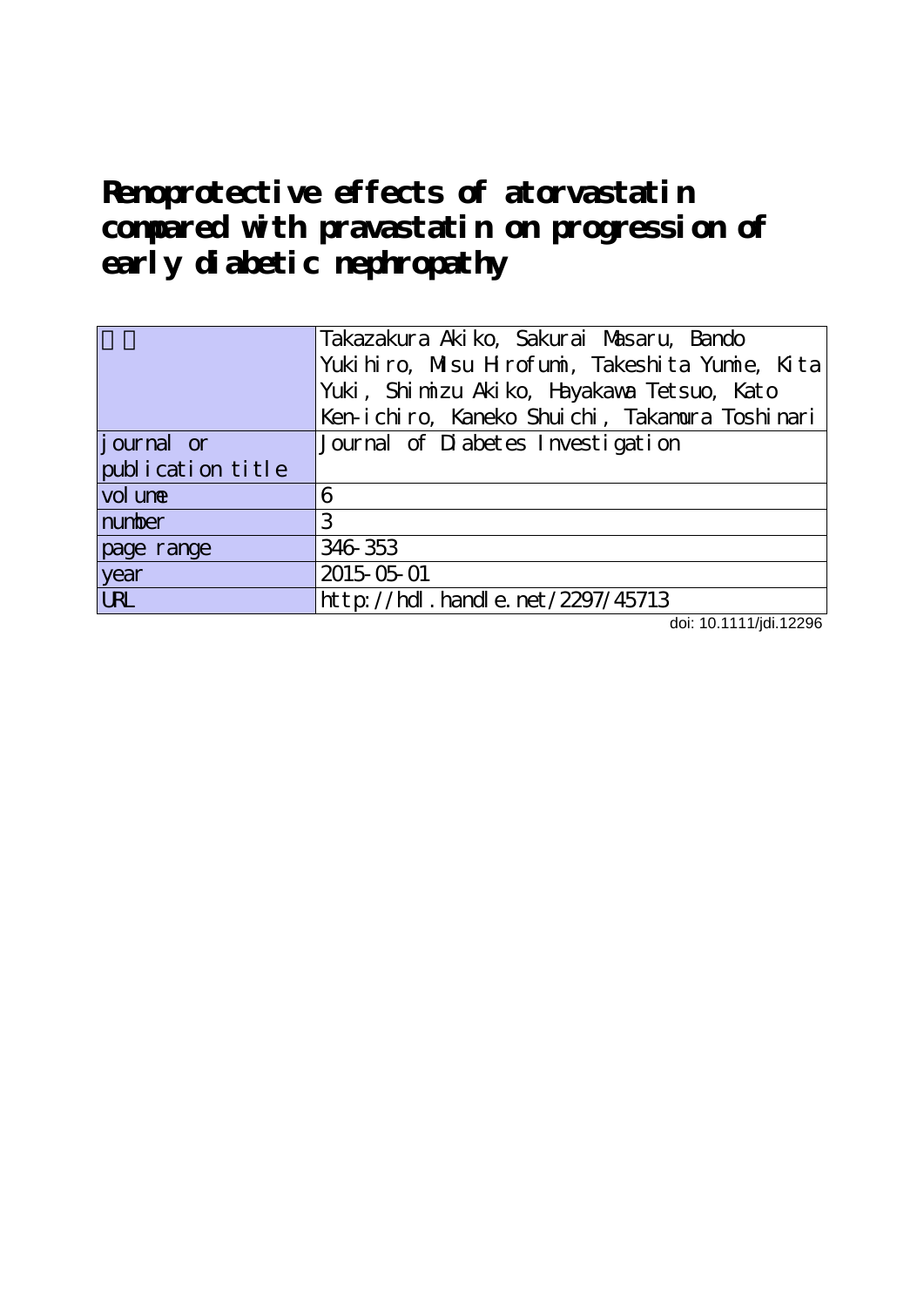# Renoprotective effects of atorvastatin compared with pravastatin on progression of early diabetic nephropathy

Akiko Takazakura<sup>1,</sup>†, Masaru Sakurai<sup>3,</sup>†, Yukihiro Bando<sup>4,</sup>†, Hirofumi Misu<sup>1,2</sup>, Yumie Takeshita<sup>1</sup>, Yuki Kita<sup>1</sup>, Akiko Shimizu<sup>5</sup> ;<br>. Tetsuo Havakawa<sup>5</sup>, Ken-ichiro Kato<sup>1</sup>, Shuichi Kaneko<sup>1</sup>, Toshinari Takamura<sup>1,2</sup>\*

Departments of <sup>1</sup>Disease Control and Homeostasis, and <sup>2</sup>Comprehensive Metabology, Kanazawa University Graduate School of Medical Sciences, Kanazawa, <sup>3</sup>Department of Epidemiology and Public Health, Kanazawa Medical University, Uchinada, Ishikawa, <sup>4</sup>Department of Internal Medicine, Fukui-ken Saiseikai Hospital, Fukui, Fukui, and <sup>5</sup>Department ol Internal Medicine, Toyama City Hospital, Toyama, Toyama, Japan

# Keywords

Early diabetic nephropathy, Renoprotective effects, Statins

## \*Correspondence

Toshinari Takamura Tel.: +81-76-265-2233 Fax: +81-76-234-4250 E-mail address: ttakamura @m-kanazawa.jp

J Diabetes Invest 2015; 6: 346–353

doi: 10.1111/jdi.12296

# **ABSTRACT**

Introduction: Several studies have shown that statins suppress the progression of diabetic nephropathy. However, few reports have directly compared the renoprotective effects between potent and conventional statins.

**Materials and Methods:** Patients with diabetic nephropathy, selected as those with a serum creatinine level of 0.9–1.5 mg/dL and simultaneously having either microalbuminuria or positive proteinuria, were randomly assigned to one of three groups: a conventional diet therapy group, a group given 10 mg of pravastatin and a group given 10 mg of atorvastatin. Renal function was evaluated before and after a 12-month period of therapy. **Results:** The atorvastatin group had a significant decrease in low-density lipoprotein cholesterol at 3 months and thereafter compared with the other groups. The urinary albumin-to-creatinine ratio significantly decreased in the atorvastatin group; the degree of this decrease was significantly greater than that in the diet therapy group. The kidney function estimated with cystatin C (CysC) and the estimated glomerular filtration rate calculated from CysC were significantly preserved in the atorvastatin group compared with the pravastatin group. In a multivariate regression analysis, the use of atorvastatin was the only explanatory variable for the changes in CysC; this was independent of changes in lowdensity lipoprotein cholesterol.

**Conclusions:** Atorvastatin is more effective than pravastatin for the prevention of increase in CysC, and this renoprotective effect was considered to a result of the pleiotropic effect of atorvastatin independent of its lipid-lowering effect. This study was registered with UMIN (no. UMIN 000001774).

# INTRODUCTION

Diabetes mellitus is a major cause of chronic kidney disease (CKD). Evidence has been growing that intensive glycemic control or antihypertensive therapy with antagonists of the renin– angiotensin system suppresses the progression of CKD in patients with diabetes<sup>1,2</sup>. However, optimal management strategies for diabetic nephropathy have not been established<sup>3</sup>.

†These authors contributed equally to this work.

We previously reported that administration of a statin decreases albuminuria in a rat model of experimental diabetic nephropathy through pleiotropic effects<sup>4</sup>. To date, many lines of clinical evidence have reported that dyslipidemia is connected with the progression of kidney diseases $\bar{5}$ , probably as a result of lipotoxicity<sup>8</sup>. Large-scale meta-analyses have shown that statin therapy has a protective effect against deterioration of renal function in CKD patients with baseline albuminuria above 30 mg/day $9,10$ .

Lipid-lowering therapy by statins might also be useful in reducing albuminuria in type 2 diabetic patients with an early stage of diabetic nephropathy<sup>11</sup>. Furthermore, several lines of

346 J Diabetes Invest Vol. 6 No. 3 May 2015 <sup>©</sup> 2014 The Authors. Journal of Diabetes Investigation published by Asian Association of the Study of Diabetes (AASD) and Wiley Publishing Asia Pty Ltd This is an open access article under the terms of the Creative Commons Attribution-NonCommercial License, which permits use, distribution and reproduction in any medium, provided the original work is properly cited and is not used for commercial purposes.

Received 12 February 2014; revised 19 September 2014; accepted 30 September 2014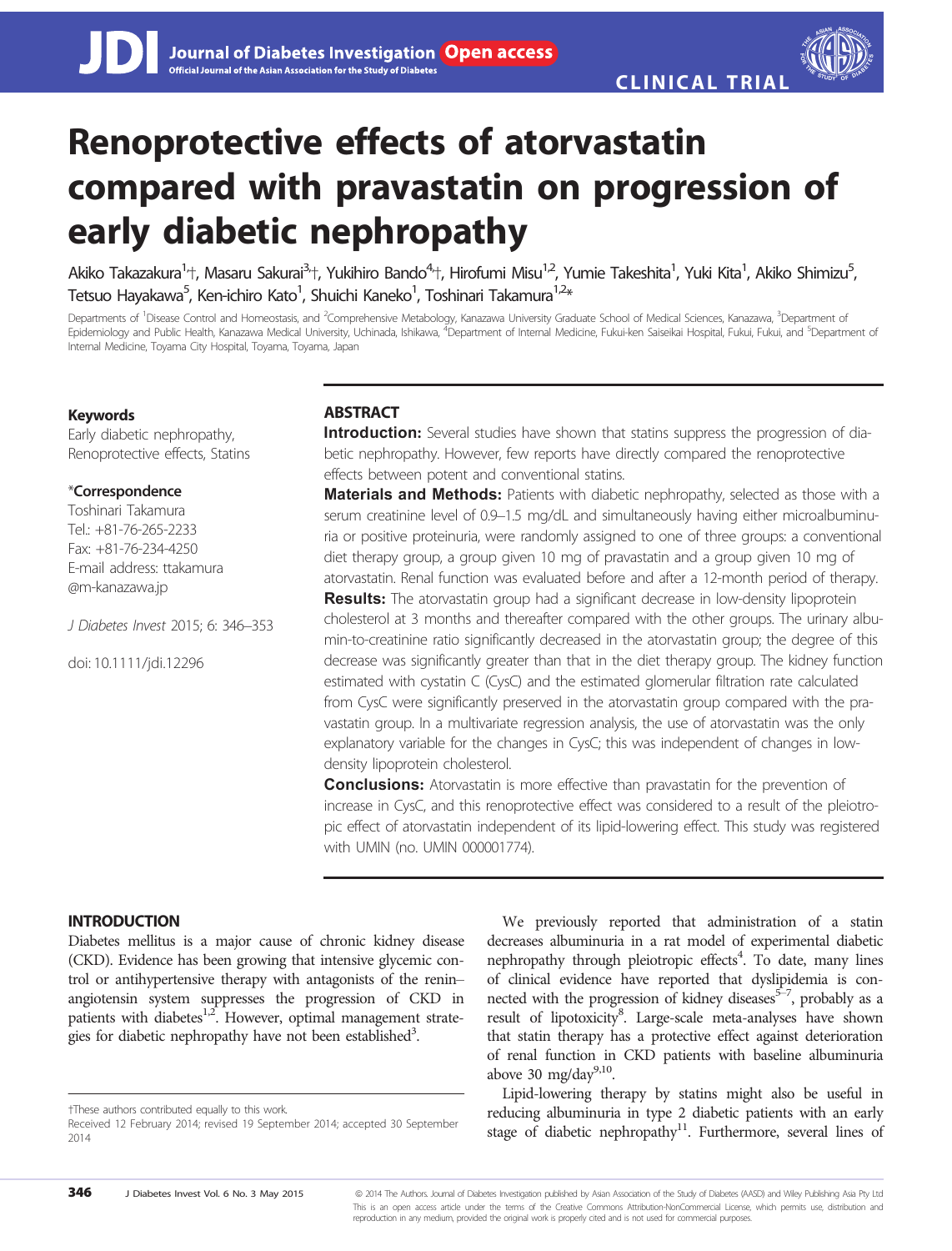evidence show that potent statins, such as atorvastatin and rosuvastatin, prevent deterioration of kidney function in diabetic patients with  $\text{CKD}^{12,13}$ . However, it has not been fully determined whether the renoprotective effect of statins is independent of their lipid-lowering action. In addition, no reports are available that directly compare conventional statins and potent statins in terms of their renoprotective effects against CKD in patients with diabetes. In the current study, we evaluated the effects of pravastatin and atorvastatin on renal outcomes in diabetic patients with early diabetic nephropathy.

# MATERIALS AND METHODS

The present research project was a prospective study spanning 12 months, and was a randomized, open-label, clinical study. Patients were recruited from 2008 through 2010 from Kanazawa University Hospital, Toyama City Hospital and Fukui-ken Saiseikai Hospital. The enrolment criteria were as follows: the participants had to (i) be diabetic patients currently being seen on an outpatient basis, who had not been treated with statin therapy within 3 months of the start of the study; (ii) had a low-density lipoprotein cholesterol (LDL-C) of 120–150 mg/dL two consecutive times; and (iii) had a blood serum creatinine (Cr) level of 0.9–1.5 mg/dL simultaneously with a test result of either microalbuminuria ( $\geq$ 30 mg/gCr) or positive proteinuria (qualitative) more than twice. Microalbuminuria and proteinuria were derived from proper laboratory tests. Participants could have either type 1 or type 2 diabetes, could be any age between 18 and 80 years, and could be either sex. Exclusion criteria were as follows: (i) poor blood pressure (BP) control (160/100 mmHg or higher); (ii) glycemic control that was either poor or unstable (the most recent glycated hemoglobin [HbA1c; National Glycohemoglobin Standardization Program (NGSP) value] was 10% or higher, or change in HbA1c over the most recent 3 months was 2% or higher); (iii) patients with hematuria; (iv) patients with a urinary tract infection; and (v) patients with a past history of atherosclerosis, such as coronary heart disease, stroke and peripheral artery disease. Informed consent to the study was obtained in writing from all study participants. The research protocol was approved by the ethics committee of each facility involved, and the study was carried out in compliance with the Declaration of Helsinki.

Figure S1 summarizes the participants' progress through the trial from the perspective of the Consolidated Standards of Reporting Trials criteria for randomized trials. After a prior assessment, 120 patients were randomly assigned to one of three groups: a group that would be treated with diet therapy, a group that would be given a statin (pravastatin) and a group that would be treated with a potent statin (atorvastatin). The subjects' identification number on their medical chart determined their group. Over the 12 months of the study, 43 of the patients would be provided with dietary guidance (the diet therapy group). The dietary guidance was provided by a national registered dietitian at the hospitals at least once every 3 months. The dietitian checked the meals and gave the

participants some advice about the diet for diabetic nephropathy, such as restriction of protein  $(\sim 0.8 \text{ g/kg})$  and salt intake ( $\leq 6$  g/day). The other 28 patients would be given 10 mg/day of pravastatin in addition to being provided with dietary guidance (the pravastatin group), and 35 patients would be given 10 mg/ day of atorvastatin in addition to dietary guidance (the atorvastatin group).

Blood and urine samples were collected at minimum intervals of 3 months. If a patient began dialysis during the 12 months of the monitoring period, a final evaluation of that patient was carried out at that point. It was decided that, as a rule, the medications listed here would not be added to a patient's regimen during the monitoring period: therapeutic agents for the treatment of hyperlipidemia other than statins (fibrates, ezetimibe, nicotinic acid, probucol, resins, ethyl icosapentate formulations and others) and medications having an effect of reducing proteinuria, such as dipyridamole. Administration of the following would be carried out only at the minimum necessary level during the monitoring period: nonsteroidal anti-inflammatory drugs and antibiotics that affect renal function. It was decided that standard therapies consisting primarily of angiotensin-converting enzyme (ACE) inhibitors or angiotensin II receptor blockers (ARBs) would be given with the aim of keeping BP under 130/80 mmHg (or under 125/ 75 mmHg if proteinuria 1 g/day or higher was observed). Adjustments for glycemic control would be made as necessary with oral medications or insulin dosages, in addition to diet and exercise programs, to keep HbA1c under 6.9% (NGSP) according to the guidelines of the Japan Diabetes Society<sup>14</sup>.

## **Measurements**

Height, bodyweight, BP, fasting blood values, and urine values were measured at baseline and at every consultation for 3 months. Body mass index (BMI) was calculated as weight/ height<sup>2</sup> (kg/m<sup>2</sup>). Total cholesterol (TC), high-density lipoprotein cholesterol (HDL-C) and triglycerides (TGs) were measured using commercially available kits. LDL-C was calculated by the Friedewald method. HbA1c was measured using the Tosoh G8 analyzer (Tosoh, Tokyo, Japan) at Kanazawa University Hospital, the Tosoh G7 analyzer (Tosoh, Tokyo, Japan) at Toyama City Hospital and the ADAMS A1c HA-8180 analyzer (ARK-RAY, Kyoto, Japan) at Fukui-ken Saiseikai Hospital. Quality control of HbA1c measurements was carried out using the standard certified by the Japanese Diabetes Society (JDS). HbA1c values were converted to NGSP values using the formula provided by the JDS: HbA1c (NGSP) =  $1.02 \times$  HbA1c  $(IDS) + 0.25^{15}$ .

Serum cystatin C (CysC) was measured using nephelometry at Kanazawa University Hospital, the gold colloid aggregation method at Toyama City Hospital and the latex agglutination turbidimetric immunoassay at Fukui-ken Saiseikai Hospital; that is, in different ways at the different facilities. However, according to in-house test reports, there is an extremely strong correlation between nephelometry and the gold colloid aggregation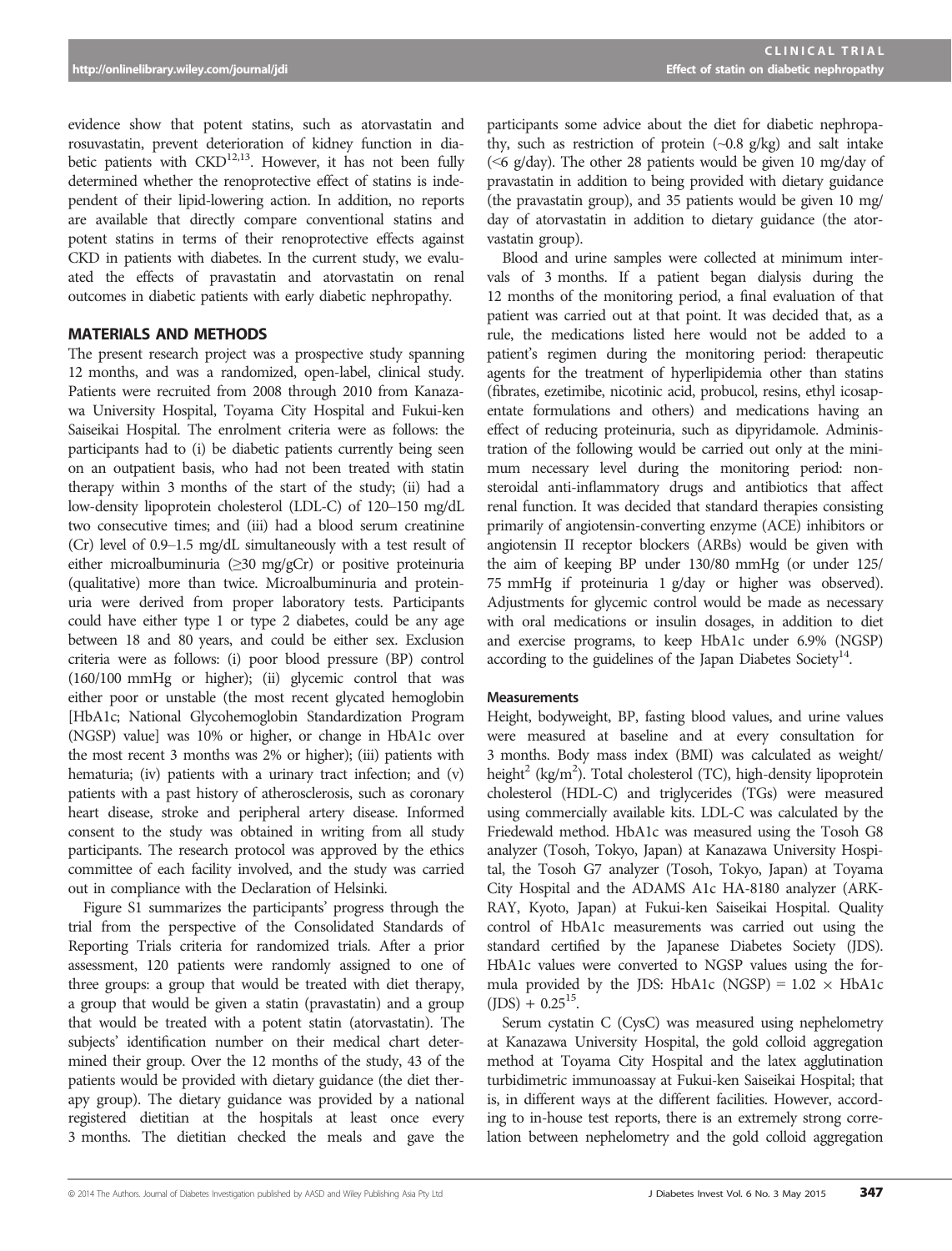method ( $r = 0.996$ ), and between the gold colloid aggregation method and the latex agglutination turbidimetric immunoassay  $(r = 0.999)$ . The urinary albumin-to-Cr ratio (U-Alb/Cr) was measured using the first morning urine. Albumin was measured using immunonephelometry. The estimated glomerular filtration rate (eGFR) was calculated using the following formula recommended for Japanese patients<sup>16</sup>: eGFR (mL/min/  $(1.73 \text{ m}^2) = 194 \times \text{Cr}^{-1.094} \times \text{age}^{-0.287} \times 0.739$  (if female). The eGFR using serum CysC (eGFRcys) was calculated using the following formula recommended for Japanese patients<sup>17</sup>: eGFRcys (mL/min/1.73 m<sup>2</sup>) = (104 × Scys<sup>-1.019</sup> × 0.996<sup>Age</sup> × 0929 [if female] $) - 8$ .

## Statistical Analyses

Characteristics of the baseline profiles were compared among the three groups using the  $\chi^2$ -test for categorical variables, and one-way analysis of variance (ANOVA) and the post-hoc test (Bonferroni method) for continuous variables. In this intervention study, we used the changes in renal function (eGFR, U-Alb/Cr, CysC) over the 12-month period for primary outcome. Analysis of covariance (ANCOVA) with repeated measurements and the post-hoc test (Bonferroni method) were used to evaluate the differences in changes of LDL-C and renal function among the three groups. Multiple linear regression analyses were used to evaluate the factors that affected the 12-month changes in CysC. Age, sex, baseline bodyweight, baseline systolic BP, use of ACE inhibitors or ARBs during follow up, use of pravastatin and use of atorvastatin, and 12-months' changes in LDL-C, HbA1c, systolic BP and bodyweight were used as explanatory variables. Statistical analyses were carried out using the Japanese version of the Statistical Package for the Social Sciences (spss version 11.0; SPSS Japan Inc., Tokyo, Japan). A P-value of <0.05 was taken as statistically significant.

# RESULTS

## Baseline Clinical Characteristics

Table 1 shows the baseline clinical characteristics according to the different lipid-lowering therapies. There were no statistical differences in sex, diabetes type, age, BMI, duration of diabetes, systolic BP, use of ACE inhibitors or ARBs, HbA1c, TGs, HDL-C, or diabetes treatment method among the three groups. However, TC and LDL-C were higher in the atorvastatin group than in the diet therapy group.

#### Changes in Lipids and Other Metabolic Variables

Table 1 shows the differences in the clinical characteristics between the measurements at baseline and at 12 months. In the diet therapy group, no significant differences were observed in lipids, systolic BP and HbA1c at 12 months. In the pravastatin group and the atorvastatin group, significant decreases were observed in TC ( $P = 0.024$  for the pravastatin group and  $P < 0.001$  for the atorvastatin group) and in LDL-C ( $P = 0.002$ ) for the pravastatin group and  $P \leq 0.001$  for the atorvastatin group). In contrast, no significant differences were observed in HDL-C, TGs, systolic BP and HbA1c during the follow-up period.

The pravastatin and atorvastatin groups showed significant reductions in LDL-C at 12 months compared with the baseline. In the atorvastatin group, LDL-C was significantly lower at 3 months and thereafter compared with the other two groups.

#### Renal Outcomes

The means of eGFR (mL/min/1.73 m<sup>2</sup>) were  $63.6 \pm 16.8$  at baseline and  $61.3 \pm 16.3$  at 12 months. There was no patient who required dialysis treatment during the follow-up period.

Figure 1a shows the percent changes in log(U-Alb/Cr) among the three groups. A significant decrease in log (U-Alb/ Cr) was seen at 12 months in the atorvastatin group, and the values were significantly lower compared with the diet therapy group.

Figure 1b shows the changes in eGFR according to the three categories of lipid-lowering therapy. Compared with the diet and pravastatin groups, the atorvastatin group showed significant improvement in eGFR at 3 months; however, no differences were observed at 6 months and after among the three groups. As shown in Figure 1 c, CysC was significantly lower in the atorvastatin group at 6 months and at 12 months compared with the pravastatin group. As shown in Figure 1d, eG-FRcys (eGFR calculated from CysC) was significantly improved in the atorvastatin group at 12 months compared with the pravastatin group.

Cystatin C was significantly lower in the atorvastatin group at 6 months and at 12 months compared with the pravastatin group. These results suggest that atorvastatin had a beneficial effect on the change in CysC.

We used multivariate regression analysis to review possible connections with other factors that might affect the change in CysC. In multivariate regression analysis, the use of atorvastatin was the only explanatory variable for the changes in CysC; this was independent of changes in LDL-C, as well as of sex, age, bodyweight, systolic BP, use of ACE inhibitors or ARBs and changes in HbA1c (Table S1). The results were similar when we evaluated the associations in the 102 patients after excluding four patients (one in the diet therapy group, one in the pravastatin group and two in the atorvastatin group). We also used multivariate regression analysis to review possible connections with other factors that might affect the change in eGFRcys among the three groups (Table S1). 'The use of atorvastatin' and 'percent change in LDL-C at 12 months' were the explanatory variable for the changes in eGFRcys.

# **DISCUSSION**

The present study compared the renoprotective effects in diabetic patients with mild CKD during 1 year between three lipid-lowering therapies: diet therapy, pravastatin and atorvastatin. Atorvastatin, but not pravastatin, significantly decreased the U-Alb/Cr from the baseline, and the degree of this decrease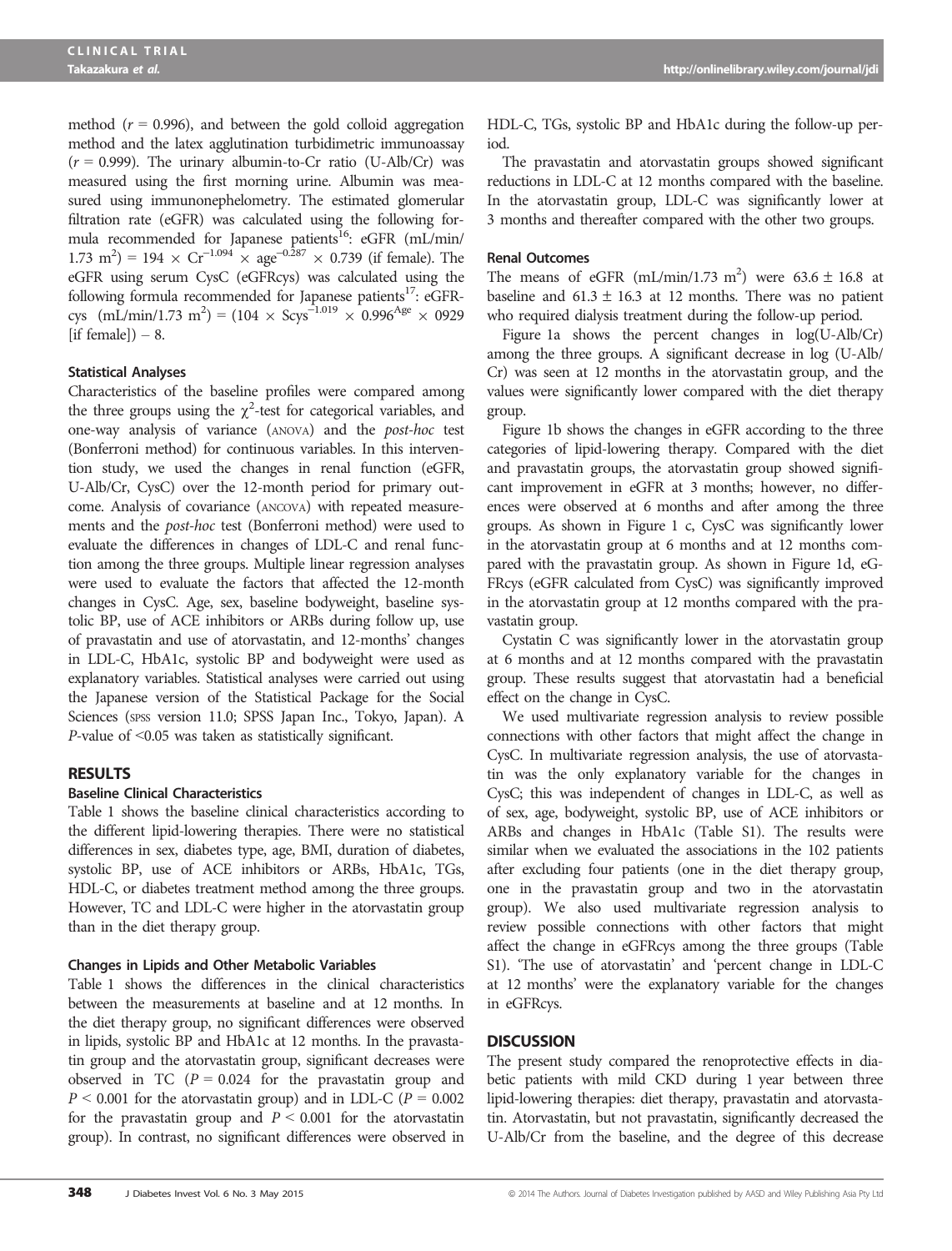|                                            | Diet therapy group |                 |       | Pravastatin group |                 |       | Atorvastatin group |                 |                |
|--------------------------------------------|--------------------|-----------------|-------|-------------------|-----------------|-------|--------------------|-----------------|----------------|
|                                            | 0 M                | 12 M            | P     | 0 M               | 12 M            | P     | 0 M                | 12 M            | $\overline{P}$ |
| No. patients                               | 43                 |                 |       | 28                |                 |       | 35                 |                 |                |
| Men: Women                                 | 38:5               |                 |       | 25:3              |                 |       | 29:6               |                 |                |
| Type 1: type 2 diabetes                    | 1:42               |                 |       | 1:27              |                 |       | 2:33               |                 |                |
| Age (years)                                | $63 \pm 11$        |                 |       | $63 \pm 11$       |                 |       | $60 \pm 11$        |                 |                |
| Diabetes duration (years)                  | $8.0 \pm 8.4$      |                 |       | $8.4 \pm 6.1$     |                 |       | $6.4 \pm 3.5$      |                 |                |
| ACEI or ARBS $(+; -)$                      | 20:23              | 20:23           | 1.000 | 14:14             | 14:14           | 1.000 | 17:18              | 18:17           | 0.085          |
| Diabetes treatment<br>(Diet: OHA: insulin) | 5:30:8             | 5:30:8          | 1.000 | 3:14:11           | 3:14:11         | 1.000 | 7:21:7             | 7:21:7          | 1.000          |
| BMI ( $kg/m2$ )                            | $24.3 \pm 3.2$     | $24.7 \pm 3.3$  | 0.200 | $23.4 \pm 3.0$    | $23.9 \pm 3.2$  | 0.154 | $23.8 \pm 3.3$     | $23.7 \pm 2.9$  | 1.000          |
| Systolic blood pressure (mmHg)             | $128 \pm 12$       | $129 \pm 12$    | 1.000 | $129 \pm 13$      | $125 \pm 16$    | 0.385 | $129 \pm 14$       | $126 \pm 13$    | 0.557          |
| HbA1c (NGSP) (%)                           | $7.3 \pm 0.8$      | $7.4 \pm 1.0$   | 1.000 | $7.4 \pm 1.1$     | $7.4 \pm 1.1$   | 1.000 | $7.7 \pm 1.5$      | $7.7 \pm 1.5$   | 1.000          |
| $TC$ (mg/dL)                               | $186 \pm 27$       | $193 \pm 34$    | 0.508 | $193 \pm 32$      | $175 \pm 27$    | 0.024 | $205 \pm 35^{+}$   | $153 \pm 24$    | < 0.001        |
| LDL-C (mg/dL)                              | $109 \pm 25$       | $109 \pm 25$    | 1.000 | $118 \pm 28$      | $98 \pm 21$     | 0.002 | $127 \pm 25$ †     | 74 ± 16         | < 0.001        |
| HDL-C (mg/dL)                              | $50 \pm 14$        | $52 \pm 19$     | 0.127 | $49 \pm 10$       | 48 ± 11         | 1.000 | $49 \pm 13$        | $51 \pm 15$     | 0.333          |
| TG (mg/dL)                                 | $134 \pm 62$       | $154 \pm 136$   | 0.404 | $146 \pm 87$      | $154 \pm 87$    | 1.000 | $153 \pm 79$       | $137 \pm 92$    | 0.812          |
| eGFR (mL/min/1.73 m <sup>2</sup> )         | $61.4 \pm 16.0$    | $58.3 \pm 13.0$ | 0.077 | $66.3 \pm 17.0$   | $63.5 \pm 17.0$ | 0.313 | $64.0 \pm 18.0$    | $63.2 \pm 18.0$ | 1.000          |
| eGFRcys (mL/min/1.73 m <sup>2</sup> )      | $90.1 \pm 26.9$    | $88.3 \pm 27.0$ | 0.706 | $83.1 \pm 20.1$   | $79.1 \pm 21.9$ | 0.091 | $92.5 \pm 27.9$    | $94.9 \pm 29.5$ | 0.471          |
| Cystatin C (mg/L)                          | $0.89 \pm 0.30$    | $0.90 \pm 0.28$ | 1.000 | $0.92 \pm 0.19$   | $0.99 \pm 0.28$ | 0.053 | $0.87 \pm 0.23$    | $0.85 \pm 0.21$ | 1.000          |
| $Log(U-Alb/Cr)$                            | $1.4 \pm 0.8$      | $1.5 \pm 0.8$   | 0.625 | $1.6 \pm 1.1$     | $1.5 \pm 1.2$   | 1.000 | $1.3 \pm 0.6$      | $1.1 \pm 0.7$   | 0.041          |

**Table 1** | Baseline and follow-up clinical features of laboratory markers by treatment for hyperlipidemia

Data values are mean  $\pm$  standard deviation. The  $\chi^2$ -test for categorical variables and one-way analysis of variance for continuous variables were used for the analyses. Repeated measures analysis of covariance was used to compare the details between 0 month and 12 months. ACEI, angiotensin-converting enzyme inhibitors; ARBS, angiotensin II receptor blockers; BMI, body mass index; Diet, diet therapy; eGFR, estimated glomerular filtration rate; eGFRcys, estimated glomerular filtration rate using serum cystatin C; HbA1c, glycated hemoglobin; HDL-C, high-density lipoprotein cholesterol; insulin, insulin therapy; LDL-C, low-density lipoprotein cholesterol; Log(U-Alb/Cr), log-transformed urinary albumin/creatinine; M, months; OHA, oral hypoglycemic agent; TC, total cholesterol; TG, triglyceride. †P < 0.05 vs diet therapy group by post-hoc test (Bonferroni).

was significantly greater compared with the diet therapy. Although there were no significant differences in the changes of eGFR among the three groups, atorvastatin significantly preserved CysC levels and eGFRcys compared with paravastatin. These findings showed that the renoprotective effects are different between atorvastatin and pravastatin, and that atorvastatin is more useful than pravastatin for its renoprotective effect in diabetic patients with early diabetic nephropathy.

Some studies have reported that atorvastatin has a protective effect on renal function<sup>9,10,12,18–21</sup>. In the Greek Atorvastatin and Coronary-heart-disease Evaluation (GREACE) study, aggressive administration of atorvastatin induced an increase in Cr clearance (CrCl) after 6 weeks, and the effect was continued for up to  $48$  months<sup>18</sup>. However, in the present study, eGFR did not change during the 12 months in the atorvastatin group, as well as in the diet group and pravastatin group. Our study findings are in concert with a previous single arm study<sup>22</sup>, that in patients with CKD, administration of rosuvastatin, one of the other strong statins, at a dose of 2.5 mg for 24 weeks, significantly decreased U-Alb/Cr and CysC, but did not change eGFR.

These differences in the results might due to the low dose of statins used in the present study. In our study, we used 10 mg/ day of atorvastatin, whereas, in the GREACE study, atorvastatin

was started at 10 mg/day, and the dose was titrated up to a maximum of 80 mg/day (mean dose 24 mg/day)<sup>18</sup>. The Treating to New Targets study showed that atorvastatin administration increased eGFR in a dose-dependent manner, and the increase was significantly greater in patients who received a high dose (80 mg/day) compared with those who received a low dose  $(10 \text{ mg/day})^{19}$ .

Differences in the renal function of the study participants might also affect the results. In the GREACE study, renoprotective effects have been particularly prominent with respect to early-stage renal disease. The Collaborative Atorvastatin Diabetes Study also showed that atorvastatin improves eGFR in patients with type 2 diabetes with albuminuria, but not in those with normo-albuminuria<sup>12</sup>. Similar to the atorvastatin, pravastatin also prevented the decrease in eGFR in patients with moderate CKD (eGFR <40 mL/min/1.73 m<sup>2</sup>), but not in those with mild CKD (eGFR  $\geq 60$  mL/min/1.73 m<sup>2</sup>)<sup>23, 24</sup>. In our study patients, mean eGFR (61.4-66.3 mL/min/1.73 m<sup>2</sup>) was relatively preserved even though they had albuminuria/proteinuria. This might relate to the result that eGFR did not change in our study participants.

Furthermore, the short follow-up period may also affect the results. The Protection Against Nephropathy in Diabetes with Atorvastatin trial reported that in patients with type 2 diabetes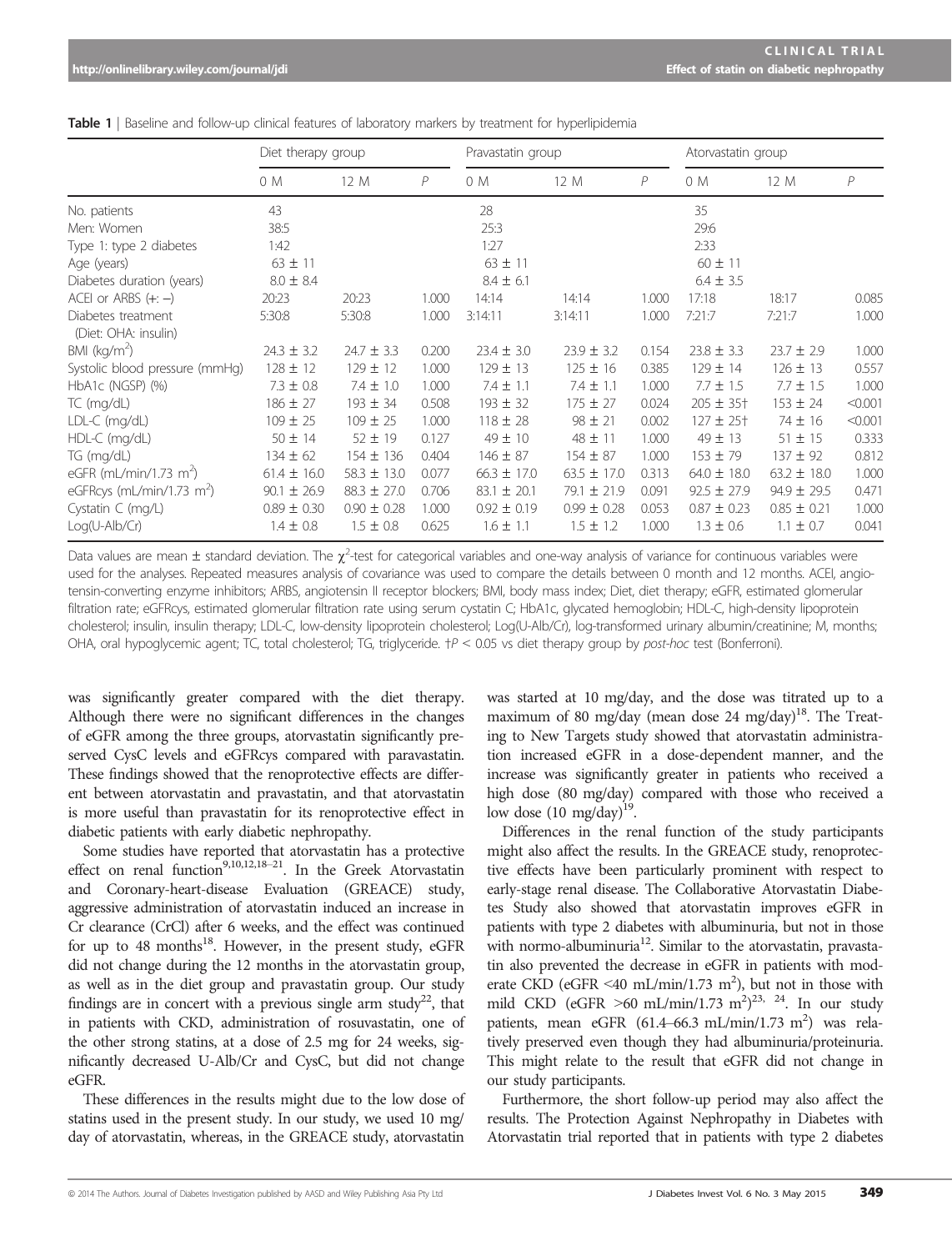

with early renal disease, no statistical difference was observed in renal function between those taking high- (80 mg/day) or low-dose (10 mg/day) atorvastatin over 2.1 years<sup>25</sup>. However, the study periods of this trial and our present study are shorter than those of the GREACE study and the Treating to New Targets study. Therefore, it is difficult to compare these results directly.

Figure 1 | Time-course of changes in urinary albumin excretion (U-Alb/ Cr), estimated glomerular filtration rate (eGFR), serum cystatin C (CysC) and estimated glomerular filtration rate using serum cystatin C (eGFRcys) from baseline across the three groups of cholesterol treatment. Data values are mean  $\pm$  standard error. Black circles, diet therapy group; black squares, pravastatin group; black triangles, atorvastatin group. Repeated measures analysis of covariance and the post-hoc test (Bonferroni) was used for the analysis.  $*P < 0.05$  vs baseline values.  $\uparrow$  P < 0.05 vs the diet therapy group.  $\uparrow$  P < 0.05 vs the pravastatin group. Log(U-Alb/Cr), log-transformed urinary albumin/ creatinine.

In the present study, U-Alb/Cr was significantly improved in the atorvastatin group, but not in the pravastatin group, at 12 months compared with the baseline. More strikingly, the change in CysC was significantly smaller, and eGFRcys was significantly higher in the atorvastatin group compared with the pravastatin group. To date, there are no reports that have compared the preventive effect on renal dysfunction progression between atrovastatin and other statins using CysC and eGFRcys as indices.

To date, eGFR and U-Alb/Cr calculated from serum creatinine (sCr) is commonly used for the diagnosis of CKD. However, because sCr does not change in a mild to moderate decrease in creatinine clearance (CrCl), eGFR and U-Alb/Cr calculated by sCr might not be effective to evaluate the renal function in a relatively early stage of CKD. In recent years, CysC has been tested as a better marker that detects an early decrease of CrCl in mild CKD. CysC is a low molecular mass serum protein that is freely filtered by the glomerulus and reabsorbed by the proximal kidney tubule. Serum Cr increases when CrCl decreases to 31–50 mL/min, whereas CysC starts to increase from a milder CrCl decrease of 51–70 mL/min<sup>26</sup>. Because eGFR is calculated based on the serum Cr, it does not reflect a mild decrease in CrCl in patients with relatively high CrCl. Thus, using the CysC and eGFRcys as indices for renal function could detect slight changes in CrCl, especially in patients with an early stage of CKD. Therefore, in the present study, we compared the differences of these makers for renal function. Together with the discussion here, longer study is required to conclude the effect of atorvastatin on eGFR calculated from sCr.

We postulate the reasons for the discrepancy between a significant, but subtle, effect on U-Alb/Cr and the obvious effect throughout the study period on CysC of atorvastatin beyond pravastatin. First, the Cr serum level is affected by diet, inflammation, age, sex, muscle mass, exercise and other parameters, whereas the CysC serum level is not affected by these  $factors<sup>27</sup>$ . Indeed, the standard deviation was much larger in U-Alb/Cr than CysC in the present study. Second, the discrepancy might suggest the specific mechanism underlying the protective effect of atorvastatin on renal function; statin might more preferentially improve GFR rather than hyperfiltration or size/charge barriers of the glomerular basement membrane. It is postulated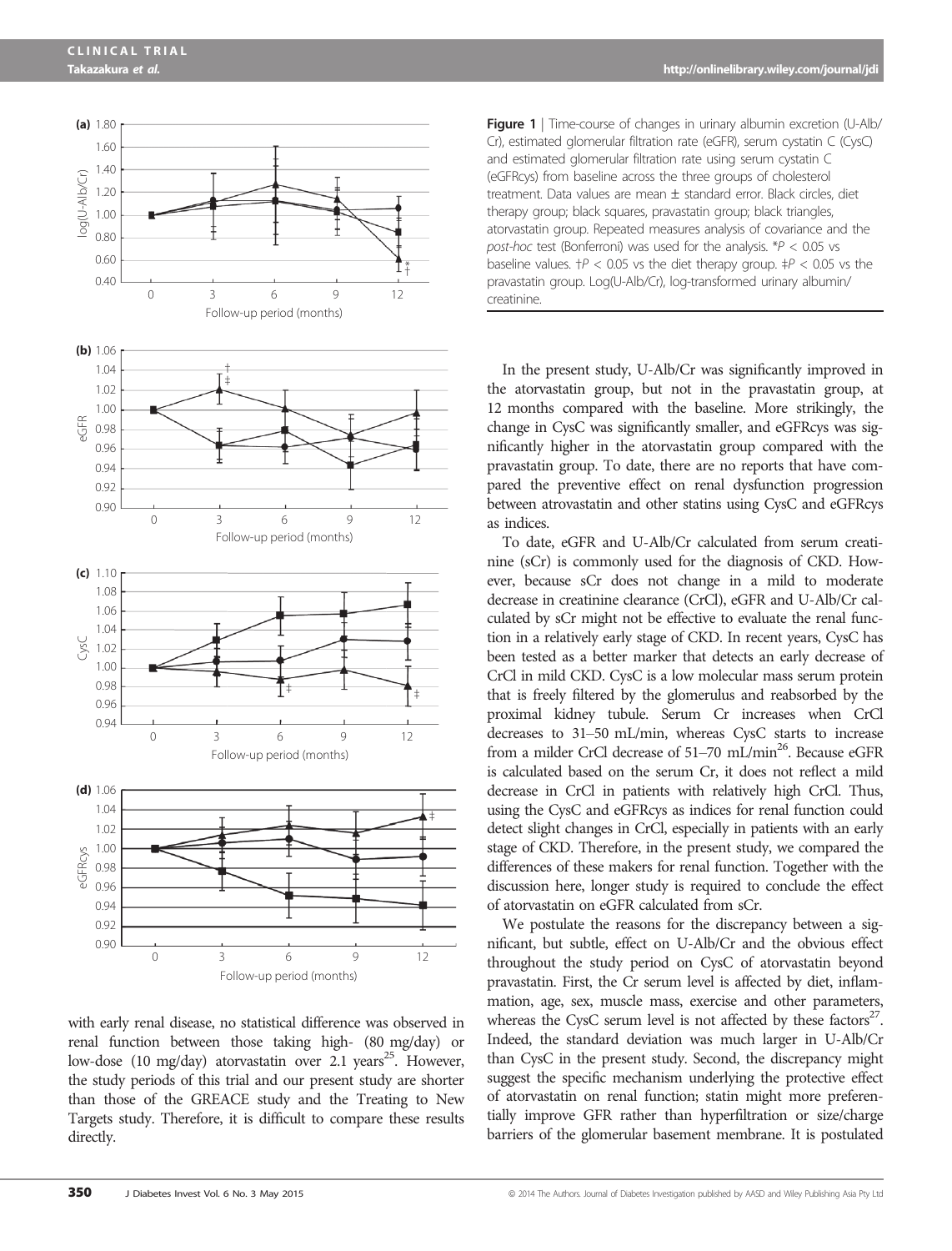that statins gradually increase GFR as a result of their pleiotrophic actions, such as endothelial vasodilation (and the increase in circulating plasma volume accompanying it), regression of atheromatous renovascular stenosis, regression of intimal hyperplasia in arcuate arteries or arteriosclerosis progression delay in afferent arterioles<sup>18</sup>. Future study evaluating the effect of atorvastatin stratified by impaired GFR-dominant and albuminuria/proteinuria-dominant types of diabetic nephropathy might test this hypothesis. Interestingly, a similar result was reported as a protective effect of an Nrf2 activator bardoxolone methyl on kidney function in CKD with type 2 diabetes<sup>28</sup>. Patients receiving bardoxolone methyl had a significant increase in eGFR and had a slight, but significant, increase in the U-Alb/Cr as compared with placebo at 24 and 52 weeks. Therefore, the effect of statins on the Keap1/Nrf2 system in the kidney might be a novel issue worth investigating. Indeed, several statins were reported to activate Nrf2 signaling in the liver<sup>29</sup>, embryonic fibroblasts<sup>30</sup>, vascular smooth muscle cells<sup>31</sup> and  $brain^{32}$ 

The present results from multiple regression analyses showed that the use of atorvastatin affected CysC independently of its cholesterol-lowering effect. The previous prospective studies in diabetic patients with progressive renal disease compared the renoprotective effect of atorvastatin and rosuvastatin for CKD patients<sup>20</sup>, and showed that the renoprotective effect was stronger in atorvastatin (80 mg/day) than high-dose rosuvastatin (40 mg/day), whereas rosuvastatin had stronger cholesterol-lowering effects. These results suggest that the renoprotective effect of atorvastatin would be due to pleiotropic effects beyond its lipid-lowering effect.

The strength of the present study is that it is a direct comparison between atorvastatin and pravastatin with respect to their effect on renal function. There has been no previous report that directly compared the effect of potent statins and conventional statins on the progression of CKD in patients with diabetes. Furthermore, there have been no reports that compared the preventive effect on renal dysfunction progression between atorvastatin and other statins using CysC as an index. Previous studies $^{23,24}$  suggest that the renoprotective effect of pravastatin is limited to moderate to severe kidney disease, and that atorvastatin has a superior effect on early diabetic nephropathy through its pleiotropic effect. Such properties of the different classes of statins might underlie the advantage of atorvastatin over pravastatin in the renoprotective effect, because the subjects enrolled in the present study had relatively mild CKD.

There were several limiting factors in the present study. First, CysC was measured in different ways at the different facilities. However, according to in-house test reports, there is an extremely strong correlation between nephelometry and the gold colloid aggregation method, and between the gold colloid aggregation method and the latex agglutination turbidimetric immunoassay. As a result, we postulate that as long as CysC is measured using the same method, there is a strong possibility that similar results can be obtained. Second, the number of patients happened to be different in the three groups because we used the participants' identification number on their medical chart to determine their group. However, baseline characteristics, such as sex, age and blood pressure, were not different among the three groups, and the results observed in the present study are independent of these confounding factors, which affect the changes in renal function. Finally, kidney biopsy was not carried out in all cases. In particular, three patients out of 14 patients with macroalbuminuria were not complicated with diabetic retinopathy. We ruled out malignancy-associated membranous nephropathy and other nephritis syndrome clinically in these patients.

In conclusion, the present study showed that atorvastatin inhibits the elevation of CysC in diabetic patients to a greater extent than pravastatin. In addition, this renoprotective effect was considered to be the result of the pleiotropic effect of atorvastatin independent of its lipid-lowering effect. For lipid management in diabetic patients, atorvastatin is more effective than pravastatin in terms of preventing increase in CysC.

# ACKNOWLEDGMENTS

We thank all of the medical and nursing staff at the Kanazawa University Hospital, Toyama City Hospital, and Fukui-ken Saiseikai Hospital for their dedication and commitment to collecting and examining the patients' blood and urine samples. We thank the registered dietitian for developing the diet therapy, based on guidelines. TT is the guarantor of this work and, as such, had full access to all of the data in the study, and takes responsibility for the integrity of the data and the accuracy of the data analysis. SK has received research grants from Daiichi-Sankyo, Pfizer and Astellas. No other potential conflicts of interest relevant to this article are reported.

# **REFERENCES**

- 1. Patel A, MacMahon S, Chalmers J, et al. Intensive blood glucose control and vascular outcomes in patients with type 2 diabetes. N Engl J Med 2008; 358: 2560–2572.
- 2. Mann JF, Schmieder RE, McQueen M, et al. Renal outcomes with telmisartan, ramipril, or both, in people at high vascular risk (the ONTARGET study): a multicentre, randomised, double-blind, controlled trial. Lancet 2008; 372: 547–553.
- 3. Fioretto P, Dodson PM, Ziegler D, et al. Residual microvascular risk in diabetes: unmet needs and future directions. Nat Rev Endocrinol 2010; 6: 19–25.
- 4. Ota T, Takamura T, Ando H, et al. Preventive effect of cerivastatin on diabetic nephropathy through suppression of glomerular macrophage recruitment in a rat model. Diabetologia 2003; 46: 843–851.
- 5. Adinortey MB, Gyan BE, Adjimani J, et al. Dyslipidaemia Associated with Type 2 Diabetics with Micro and Macrovascular Complications among Ghanaians. Indian J Clin Biochem 2011; 26: 261–268.

<sup>© 2014</sup> The Authors. Journal of Diabetes Investigation published by AASD and Wiley Publishing Asia Pty Ltd J Diabetes Invest Vol. 6 No. 3 May 2015 351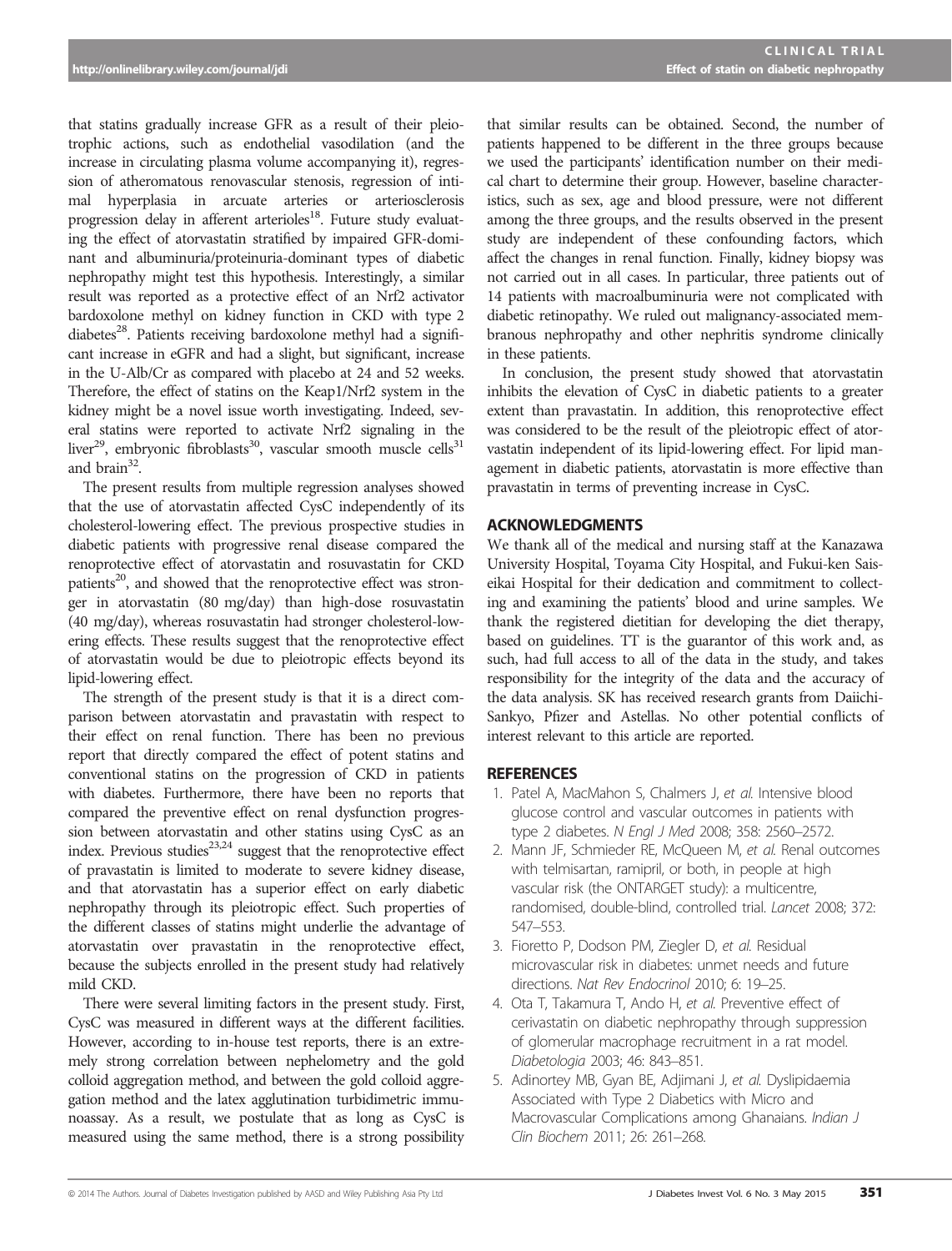- 6. Keane WF, Tomassini JE, Neff DR. Lipid abnormalities in patients with chronic kidney disease: implications for the pathophysiology of atherosclerosis. J Atheroscler Thromb 2013; 20: 123–133.
- 7. Afzali B, Haydar AA, Vinen K, et al. Beneficial effect of statins on the kidney: the evidence moves from mouse to man. Nephrol Dial Transplant 2004; 19: 1032–1036.
- 8. Vaziri ND. Lipotoxicity and impaired high density lipoprotein-mediated reverse cholesterol transport in chronic kidney disease. J Ren Nutr 2010; 20(5 Suppl): S35–S43.
- 9. Sandhu S, Wiebe N, Fried LF, et al. Statins for improving renal outcomes: a meta-analysis. J Am Soc Nephrol 2006; 17: 2006–2016.
- 10. Douglas K, O'Malley PG, Jackson JL. Meta-analysis: the effect of statins on albuminuria. Ann Intern Med 2006; 145: 117–124.
- 11. Kimura S, Inoguchi T, Yokomizo H, et al. Randomized comparison of pitavastatin and pravastatin treatment on the reduction of urinary albumin in patients with type 2 diabetic nephropathy. Diabetes Obes Metab 2012; 14: 666–669.
- 12. Colhoun HM, Betteridge DJ, Durrington PN, et al. Effects of atorvastatin on kidney outcomes and cardiovascular disease in patients with diabetes: an analysis from the Collaborative Atorvastatin Diabetes Study (CARDS). Am J Kidney Dis 2009; 54: 810–819.
- 13. Abe M, Maruyama N, Okada K, et al. Effects of lipidlowering therapy with rosuvastatin on kidney function and oxidative stress in patients with diabetic nephropathy. J Atheroscler Thromb 2011; 18: 1018–1028.
- 14. Japan Diabetes Society. Treatment Guide for Diabetes.Tokyo, Japan, Bunkodo, 2007.
- 15. Kashiwagi A, Kasuga M, Araki E, et al. International clinical harmonization of glycated hemoglobin in Japan: From Japan Diabetes Society to National Glycohemoglobin Standardization Program values. J Diabetes Invest 2012; 3: 39–40.
- 16. Matsuo S, Imai E, Horio M, et al. Revised equations for estimated GFR from serum creatinine in Japan. Am J Kidney Dis 2009; 53: 982–992.
- 17. Horio M, Imai E, Yasuda Y, et al. GFR estimation using standardized serum cystatin C in Japan. Am J Kidney Dis 2013; 61: 197–203.
- 18. Athyros VG, Mikhailidis DP, Papageorgiou AA, et al. The effect of statins versus untreated dyslipidaemia on renal function in patients with coronary heart disease. A subgroup analysis of the Greek atorvastatin and coronary heart disease evaluation (GREACE) study. J Clin Pathol 2004; 57: 728–734.
- 19. Shepherd J, Kastelein JJ, Bittner V, et al. Intensive lipid lowering with atorvastatin in patients with coronary heart

disease and chronic kidney disease: The TNT (Treating to New Targets) Study. J Am Coll Cardiol 2008; 51: 1448– 1454.

- 20. de Zeeuw D. Different renal protective effect of atorvastatin and rosuvastatin diabetic and non-diabetic renal patients with proteinuria. Results of the PLANET trials 2010. European Renal Association-European Dialysis and Transplant Association Congress, Munich, 2010.
- 21. Bianchi S, Bigazzi R, Caiazza A, et al. A controlled, prospective study of the effects of atorvastatin on proteinuria and progression of kidney disease. Am J Kidney Dis 2003; 41: 565–570.
- 22. Abe M, Maruyama N, Y Yoshida, et al. Efficacy analysis of the lipid-lowering and renoprotective effects of rosuvastatin in patients with chronic kidney disease. Endocr J 2011; 58: 663–674.
- 23. Tonelli M, Moyé L, Sacks FM, et al. Effect of pravastatin on loss of renal function in people with moderate chronic renal insufficiency and cardiovascular disease. J Am Soc Nephrol 2003; 14: 1605–1613.
- 24. Tonelli M, Isles C, Craven T, et al. Effect of pravastatin on rate of kidney function loss in people with or at risk for coronary disease. Circulation 2005; 112: 171–178.
- 25. Rutter MK, Prais HR, Charlton-Menys V, et al. Protection Against Nephropathy in Diabetes with Atorvastatin (PANDA): a randomized double-blind placebo-controlled trial of high- vs. low-dose atorvastatin(1). Diabet Med 2011; 28: 100–108.
- 26. Shimizu-Tokiwa A, Kobata M, Io H, et al. Serum cystatin C is a more sensitive marker of glomerular function than serum creatinine. Nephron 2002; 92: 224–226.
- 27. Newman DJ. Cystatin C. Ann Clin Biochem 2002; 39: 89–104.
- 28. Pergola PE, Raskin P, Toto RD, et al. BEAM Study Investigators. Bardoxolone methyl and kidney function in CKD with type 2 diabetes. N Engl J Med 2011; 365: 327–336.
- 29. Habeos IG, Ziros PG, Chartoumpekis D, et al. Simvastatin activates Keap1/Nrf2 signaling in rat liver. J Mol Med (Berl) 2008; 86: 1279–1285.
- 30. Chartoumpekis D, Ziros PG, Psyrogiannis A, et al. Simvastatin lowers reactive oxygen species level by Nrf2 activation via PI3K/Akt pathway. Biochem Biophys Res Commun 2010; 396: 463–466.
- 31. Makabe S, Takahashi Y, Watanabe H, et al. Fluvastatin protects vascular smooth muscle cells against oxidative stress through the Nrf2-dependent antioxidant pathway. Atherosclerosis 2010; 213: 377–384.
- 32. Du Y, Zhang X, Ji H, et al. Probucol and atorvastatin in combination protect rat brains in MCAO model: upregulating Peroxiredoxin2, Foxo3a and Nrf2 expression. Neurosci Lett 2012; 509: 110–115.